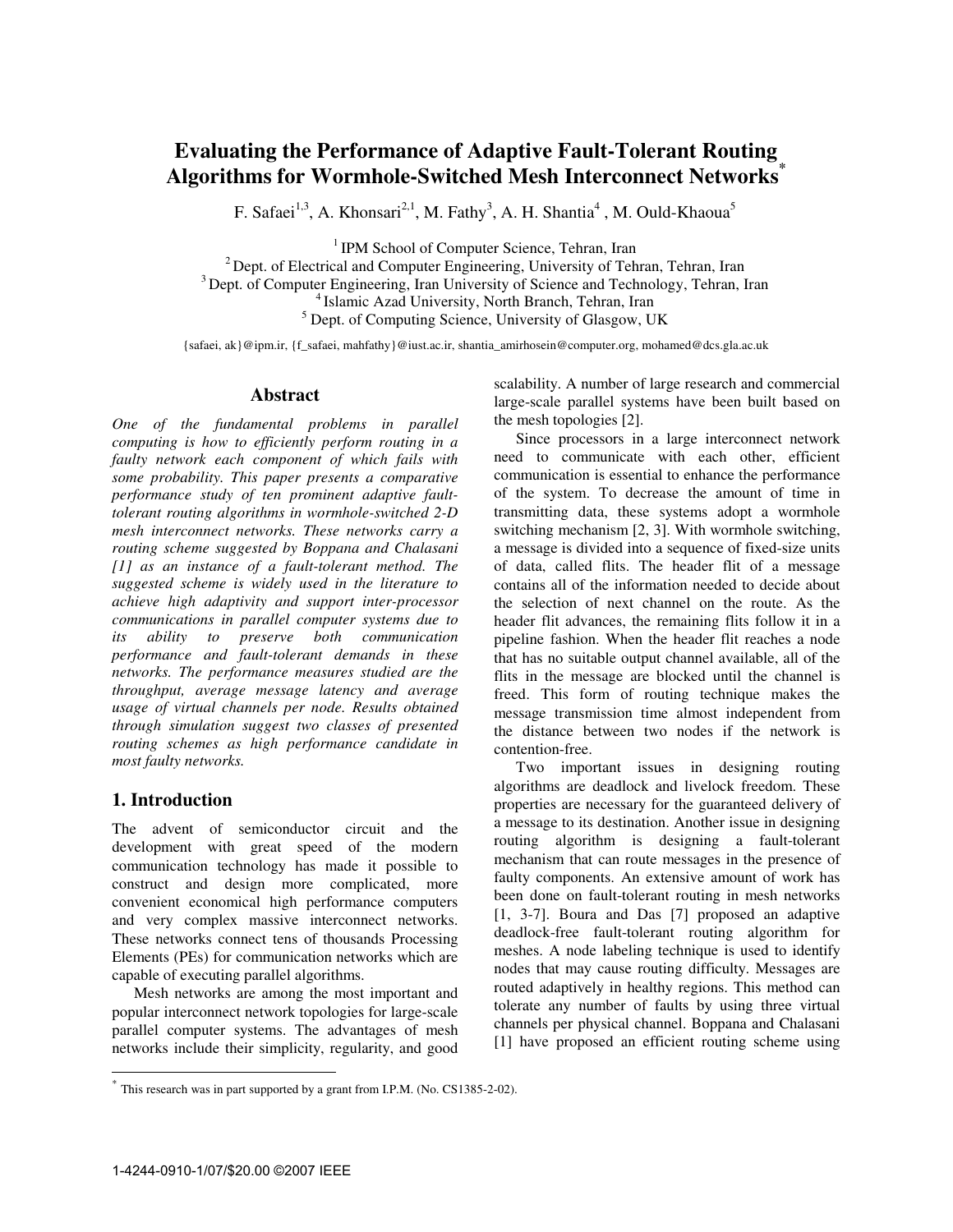wormhole switching to enhance current routing algorithms to handle a rectangular (or block) fault model for mesh networks. The concepts of fault-ring (fring) and fault-chain (f-chain) are introduced and used for routing messages around the fault regions. In this paper, the performance vicissitudes of ten routing algorithms is investigated in wormhole-switched 2-D mesh networks based on a routing scheme suggested by Boppana and Chalasani as an instance of a faulttolerant routing methodology widely used in the literature for supporting high adaptivity and interprocessor communications in such systems. Two of these algorithms are the basis of the other four algorithms. The routing algorithms used are the Positive-Hop (PHop), Negative-Hop (NHop), Duato's routing, Minimal-Adaptive, Fully-Adaptive, and Boura's routing algorithm [7]. The other four algorithms are resulted from some modifications on the two basic algorithms.

The rest of the paper is structured as follows. Section 2 describes the necessary information to understand the paper. Section 3 explains briefly the basic adaptive routing algorithms, fortified with the Boppana-Chalasani's scheme. Four sets of modified routing algorithms are introduced in Section 4. Section 5 gives simulation results on the performance of these routing algorithms in the presence and absence of faults. This section also characterizes the distribution of traffic load around fault-rings. Conclusions and possible directions for future work are presented in Section 6.

# **2. Preliminaries**

This section briefly describes 2-D mesh and then explores the Boppana-Chalasani's routing algorithm.

# **2.1 The Mesh topology**

The mesh networks frequently appear in various applications of networks. The topological structure of a mesh network is defined as the Cartesian product  $P_l \times$  $P_m$  of undirected paths  $P_l$  and  $P_m$ , denoted by  $G(l, m)$ [2]. Sometimes, G  $(l, m)$  is called an  $l \times m$  mesh in the literature. The *G* (*k*, *k*) is a 2-D *k* $\times$ *k* mesh with  $N=k^2$ nodes has an interior node degree of 4 and a network diameter of  $2(k-1)$ . Each node *u* has an address  $(u_x, v_y)$ *u<sub>y</sub>*), where *u<sub>x</sub>*, *u<sub>y</sub>* ∈ {0,1,2,..., *k* −1}. Two nodes *u*: (*u<sub>x</sub>*,  $u_y$ ) and *v*: ( $v_x$ ,  $v_y$ ) are connected if their addresses differ in one and only one dimension, say dimension *x; m*oreover,  $|u_x - v_x| = 1$ . Similarly, if they differ in dimension *y*, then  $|u_v - v_v| = 1$ . The mesh topology is inherently asymmetric as a result of the absence of the wrap-around connections along each dimension.

# **2.2 Fault models**

Many applications of interconnect networks require high reliability and availability. A large parallel computer requires that its interconnect network operates without packet loss for ten thousands of hours. Thus, these networks must employ error control mechanism to continue operation without interruption, and possibly without packet loss, despite the failure of a component. In a network, there exist two classes of faults: either the entire PE along with its associated router can fail or just a physical link may fail. The former is referred to as a *node failure*, and the latter as a *link failure* [2]. On a node failure occasion, all physical links incident on the failed node are also marked faulty at adjacent routers [1, 2, 3-6]. Adjacent faulty nodes are coalesced into *fault regions*, which may lead to different patterns of failed components. Faulty regions, extended by faulty components, may form convex (also known as block faults) or concave shape [2, 6, 8].

We, in this paper, will focus on the block (convex) fault model, which is suitable for modeling faults at the chip, multichip modules, and board level in networks with grid structures, particularly in the mesh topologies. Furthermore, our approach tolerates only node failures since the structure of nodes are more complex than links, and thus, possess higher failure rates [1, 2, 6, 8]. We assume that fault patterns are static and do not *disconnect* the network. A network with faulty nodes is disconnected (by faulty nodes) if there are non-faulty nodes  $u$  and  $v$  in the network such that no fault-free path from  $u$  to  $v$  can be found in the network [1, 3, 6].

# **2.3 The Boppana-Chalasani's routing scheme**

Boppana and Chalasani [1] have presented an efficient method to enhance the current wormhole-switched routing algorithms developed for high radix, low dimensional mesh networks for fault-tolerant routing. They considered arbitrarily located faulty blocks and assumed only local knowledge of faults. Messages are routed minimally when not blocked by faults. This constraint is relaxed to facilitate routing in the face of faults. The key concept they used is an f-ring consisting of fault-free nodes and physical rings which can be formed around each fault region. Their fault-tolerant scheme uses these f-rings to route messages around fault regions. They showed that at most four additional virtual channels are sufficient to make any adaptive algorithm tolerate multiple faulty blocks in mesh networks. They have also shown that for a fully adaptive algorithm fortified with their method, good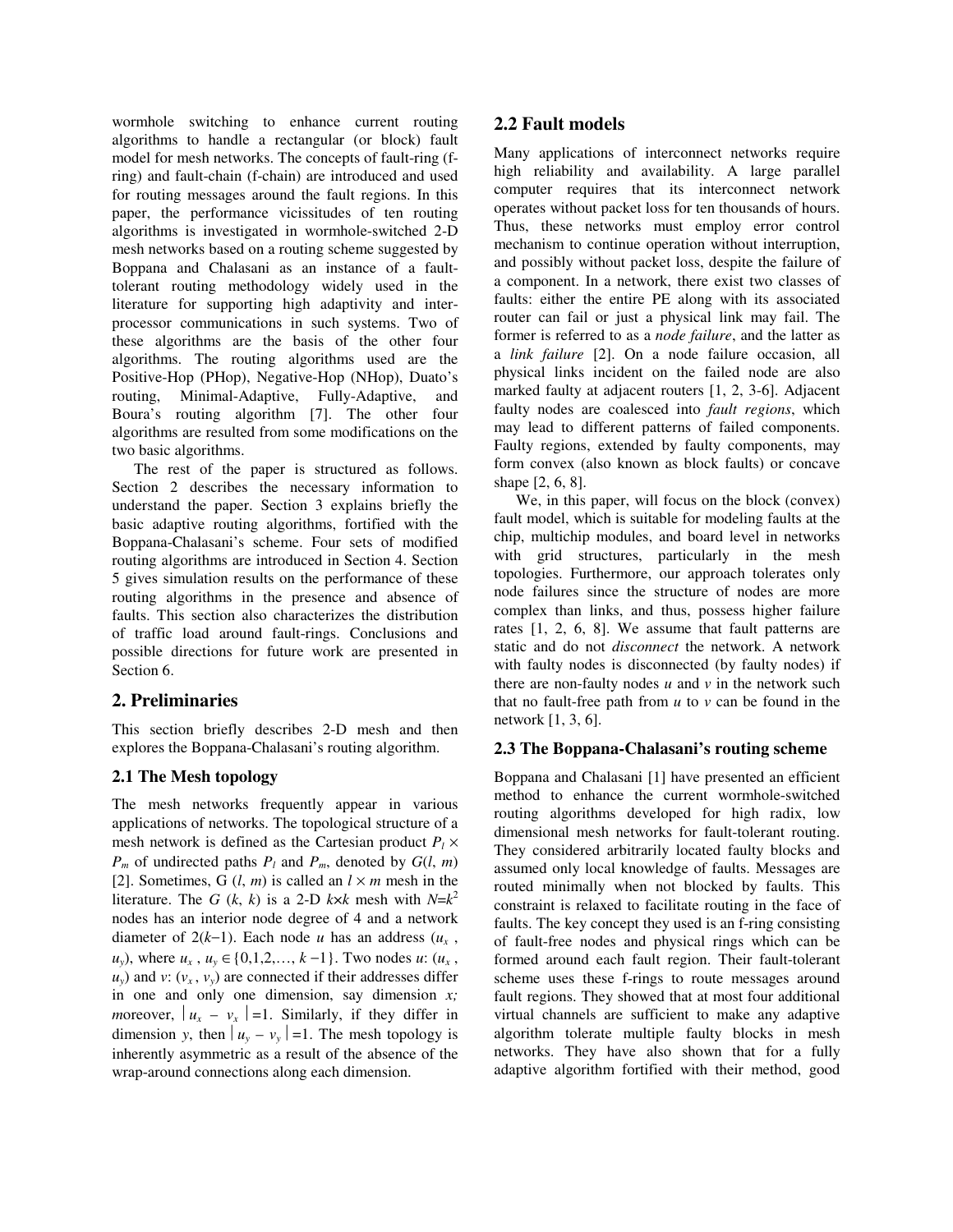performance may be obtained with as many as 10% failures.

# **3. Fault-tolerant routing algorithms in mesh networks**

In this section, we address the issue of incorporating fault-tolerance into fully adaptive wormhole-switched routing algorithms which can tolerate multiple block faults in a mesh network. Our approach is to employ a number of prominent adaptive algorithms as much as possible to route messages. When a message is blocked by faults at node *u* and there is no fault-free link <*u*, *v*> such that the link from  $u$  to  $v$  is along the shortest path, the additional routing scheme is needed to route the message around the fault regions. To this end, we incorporate the routing scheme suggested by Boppana and Chalasani, as a well-known instance of a faulttolerant method widely used in the literature to enhance adaptive routing algorithms for fault-tolerant routings. To the best of our knowledge, this work is the first effort in characterizing a variety of adaptive routings regarding their fault-tolerant performance and design trade-offs. To further illustration of our evaluation, we consider five well-known basic routing algorithms: two hop-based routings (PHop, NHop), Duato's methodology, Minimal-Adaptive, Fully-Adaptive, and three other sets of improved algorithms based on the basic routings in addition to showing how the system performance is affected by these routing algorithms. Boura and Das [7] also presented a fault-tolerant routing scheme in which a node labeling technique was used. We also compare the mentioned above algorithms with their routing scheme.

In the PHop algorithm [9], the number of buffer classes in each node is equal to the diameter of the network plus one. Thus, for *n*-D mesh networks the number of buffer classes is equal to *n*(*k*−1)+1. A message, as soon as generated, is placed in the buffer of class 0 in the source node. During the course of its crossing towards its destination, the message occupies a buffer of class *i* at an intermediate node if and only if the message has taken exactly *i* hops to reach that intermediate node. A disadvantage of this algorithm is that it requires a large number of buffer classes. The NHop routing algorithm is discussed in [9]. To employ this algorithm, the network is colored, and each node is given a label corresponding to its color. A hop by a message is a negative hop if it moves from a node with higher label to a node with lower label. Any other hop is a non-negative hop. Messages when injected to the network have 0 negative hops and are routed minimally when there are no faults. If a message has taken  $i \geq 0$ negative hops, then it uses virtual channels of class *i* for

its next hop. The NHop provides minimal fully adaptive routing in fault-free mesh using  $1 + \left| n(k-1)/2 \right|$  virtual channels. The advantage of the NHop scheme is that it requires fewer buffer classes than does the PHop. In our simulations, we have used the NHop augmented with four additional virtual channels which incorporates the fault-tolerant scheme proposed by Boppana and Chalasani [1].

# **4. Modifications of the basic routing algorithms**

Two hop-based fully adaptive algorithms (i.e., PHop and NHop) described in the previous section do not utilize virtual channels because of starting their journey originating from virtual channel 0. However, very few packets take the maximum number of hops (network diameter) and use all the virtual channels. Virtual channels with lower number are utilized more than virtual channels with higher numbers. In this study, the channel usage is identical for all traffic generation rates and any virtual channel set size.

The PHop and NHop routings can be modified by giving each header flit a number of *bonus cards*. In the PHop routing algorithm with bonus cards (which referred as Pbc), the number of bonus cards equals the diameter of the network minus the number of hops it is going to take to reach the destination. It is equal to the maximum possible of negative hops minus the number of required negative hops to reach the destination for the NHop scheme with bonus cards (which referred as Nbc). A message with no bonus cards is routed exactly the same way in the cases of PHop and NHop algorithms. In routing a message with *b* bonus cards, (*b*  $\geq$  1), any of virtual channels numbered 0, 1, ..., *b* can be used for the first hop of the message. Thus, a message with bonus cards has a wider choice of virtual channels and is likely to choose the least congested one for the first hop.

# **4.1 Increasing adaptivity of the routing algorithms**

We have used Duato's methodology [2, 10] for designing fully adaptive routing algorithms to further improve the adaptivity of the basic algorithms (PHop and NHop) and those improved with bonus cards (Pbc and Nbc). Duato [10] has described an adaptive routing algorithm that allows efficient router implementation due to its low requirement for virtual channels. The algorithm divides the virtual channels into two classes: I and II. At each routing step, a message can adaptively visit any available virtual channel from class I. If all the virtual channels belonging to class I are busy, it crosses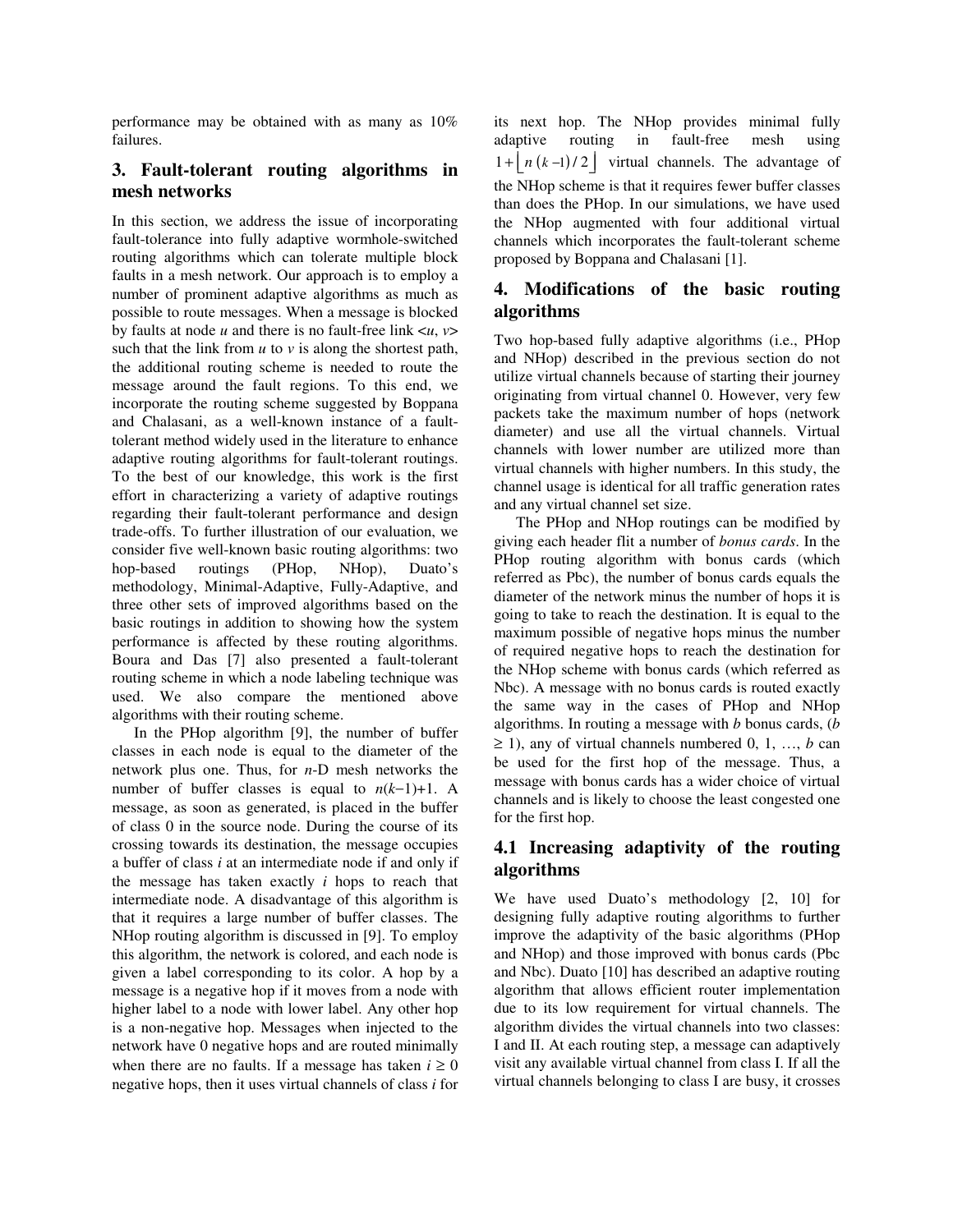a virtual channel from class II using a deadlock-free routing algorithm described in Section 2 (basic and modified ones with bonus cards). If we employ PHop and NHop routing schemes (with or without bonus cards), at least  $n(k-1)+1$  and  $1+\left\lfloor n(k-1)/2\right\rfloor$  virtual channels are required for class II, respectively. For example, to implement the PHop and NHop algorithms on a 10×10 mesh, these values are equal to 19 and 10, respectively. Network performance is maximized when the extra virtual channels are added to adaptive virtual channels in class I [2, 10]. Therefore, the best performance is achieved when class II contains minimum required virtual channels and extra virtual channels are allocated to class I.

#### **5. Simulation results**

To study the performance issues, we have developed a flit-level simulator. This simulator can be used for wormhole switching in 2-D meshes with and without faults. The crossbar switch in the router allows multiple messages to traverse a node simultaneously. It takes one network cycle to transmit a flit between neighbors. Mesh size simulated was 10×10 since radix 10 has been used in many previous studies [1, 3, 7, 9]. Up to 10% of faults were simulated in the experiments. In the literature, fixed-length message with 32, 64, or 100 flits are commonly considered [1, 3-7, 9]. We have used 100-flit messages in this study. In the simulation, we used a uniform traffic pattern; that is, a processor sending a message to any other active nodes with equal probability. Messages were generated at time intervals chosen from an exponential distribution. The processors routed messages in an asynchronous manner. Conflicts of requests for an output channel by multiple messages were resolved in a random manner. We consider only node failure assuming that a faulty node is randomly generated subject to the fault model. We also assume that faults are non-malicious, fault patterns are static [1-7] and do not disconnect the network. Therefore only non-faulty nodes generate messages. Further, messages are destined only to faultfree nodes. These assumptions are commonly made in fault analysis in the literature [1, 3-6, 8-10]. For each given number of faults, 1000 fault patterns were randomly selected for simulation. For each fault pattern, a simulation was run for a total of 30,000 cycles. Performance data were not collected in the first 10,000 cycles to allow the system to stabilize.

Figure 1 shows the saturation throughput of all algorithms. Algorithms can be divided into two categories. The first category consists of algorithms that are completely free in choosing the virtual

channels and the second category consists of those that are not free in choosing the virtual channels and they should follow specific rules. Concerning the fact that all the discussed algorithms are adaptive, their routing functions to find an appropriate path are the same and they are different only in the way of using the virtual channels. In the first category, Duato's routing, Fully-Adaptive, Boura's routing, and Minimal-Adaptive algorithms are to be found. The second category consists of Duato-Nbc, Duato-Pbc, Nbc, Pbc, NHop, and PHop, the first four algorithms of which are placed between the first and the second categories. In the first category, regarding that the selecting rule of each virtual channel is the same as to other virtual channels, the amount of saturation throughput is affected by the number of virtual channels, not by the way of using them. But in the second category in which using the virtual channels is dependent from the state of messages in the network, it will have a direct impact on the throughput of each algorithm. Therefore, the algorithms that employ the virtual channels with high regularity (i.e., the attempt for the balanced use of virtual channels such as Duato-Nbc routing) get better throughput, while an algorithm like PHop has less throughput due to the unbalanced use of the virtual channels.



**Figure 1:** Comparison between the throughput of routing algorithms against the traffic load in a  $10\times10$  mesh with 100flit message length and 24 virtual channels per physical channel.

Another interesting point can be seen in Figure 1. Although the NHop algorithm uses quite similar supervision comparing to PHop in using virtual channels, it has better situation comparing with PHop. The reason of this is that, NHop requires at least 10 virtual channels in a 10×10 mesh network, so we have given it 12 classes of virtual channels in which each class contains 2 virtual channels to obtain approximately reasonable condition between all the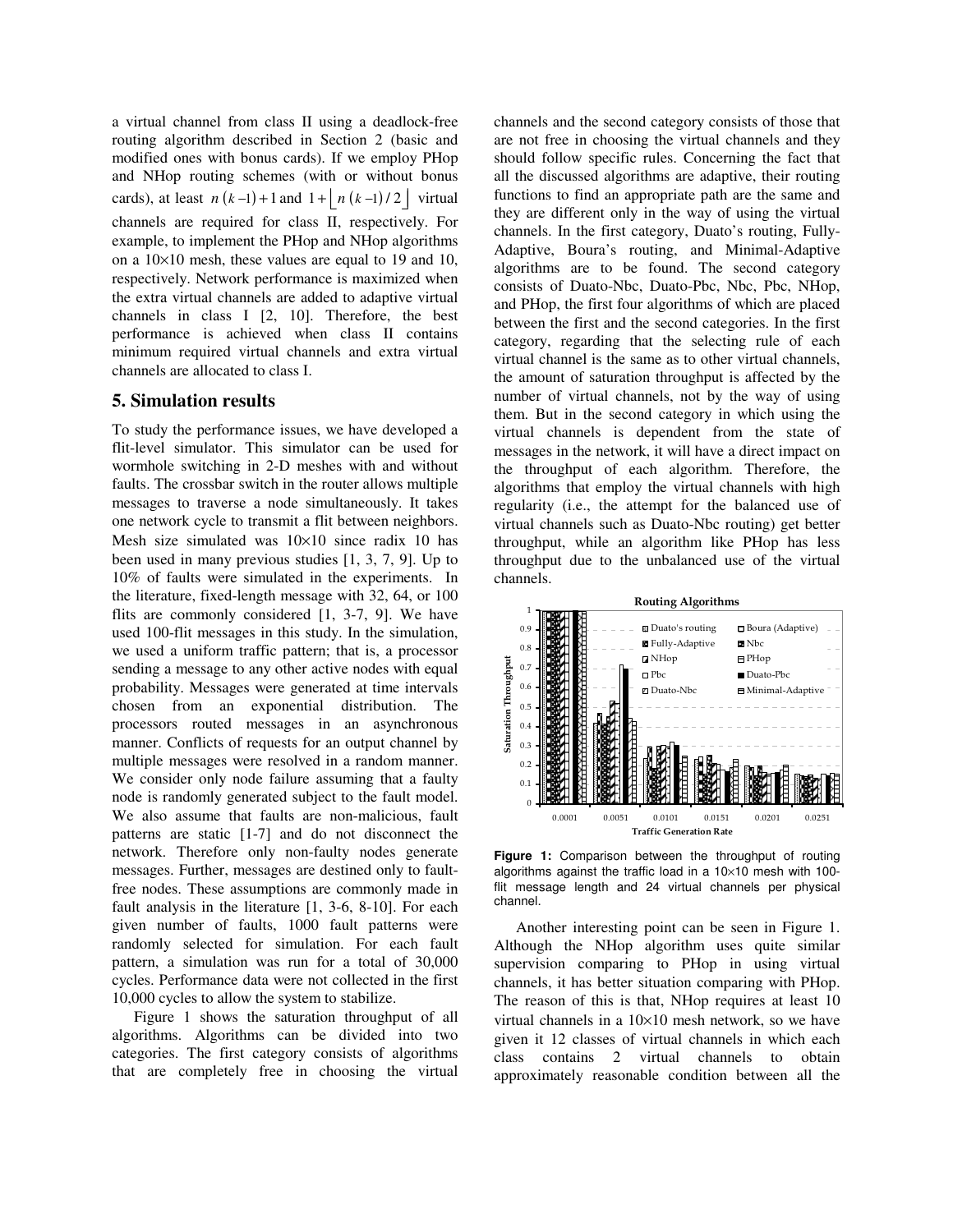different algorithms. In each class, NHop is unrestricted for choosing any virtual channel, i.e., NHop algorithm has better throughput by using more buffer classes and it will get closer to the behavior of the Nbc algorithm. Hence, the algorithms that use the virtual channels in a regular manner will have a raise in their throughput. This case is not true about the first category.



**Figure 2:** The average message latency of adaptive routing algorithms against the traffic load in a  $10\times10$  mesh using 100flit message length and 24 virtual channels per physical channel.

The average message latency of the routing algorithms for a  $10\times10$  mesh is demonstrated against the offered traffic in Figure 2. In this configuration, we need 19 and 10 virtual channels classes for PHop and NHop algorithms, respectively. We have also used 1 and 2 virtual channels in each class, and four additional virtual channels for Boppana-Chalasani's routing scheme, respectively. Therefore, in this network each physical channel has 24 virtual channels which can ensure a fair comparison under almost equal hardware cost. Network configuration of Pbc and Nbc algorithms is the same as that of PHop and NHop routing algorithms. Figure 2 demonstrates that for low and medium traffic loads all six routing algorithms have the same latency, but they begin to behave differently around the saturation region. The basic algorithms with bonus cards (i.e., Pbc and Nbc) have better performance than the two basic algorithms, since we used the Pbc and Nbc algorithms for routing messages using class I virtual channels. This figure also reveals that under an equal number of virtual channels, Duatobased improved routings have higher throughputs and lower latencies compared to the basic algorithms with bonus cards. It can be seen that Duato's methodology with Nbc (Duato-Nbc) gets better performance due to the fact that in Nbc routing algorithm there are more virtual channels in the adaptive class (i.e., class I).



**Figure 3:** Virtual channel utilization under uniform traffic in a 10×10 mesh for adaptive routing algorithms with 100-flit message length and 24 virtual channels per physical channel; (a) Basic routing algorithms, (b) Nbc, Nbc, Boura's faulttolerant routing, and Duato's routing with Nbc and Pbc.

In Figure 3 the difference between the amounts of using virtual channels in the fault-free case and in the case in which there is 5% faults in the network has been illustrated. In this figure, virtual channels  $0$  (VC<sub>0</sub>) and  $1$  (VC<sub>1</sub>) belong to class I and other virtual channels belong to class II. As it can be seen, many variations have been made in the algorithms of the first category because of their flexibility to use the virtual channels (like for example Duato's routing). Among the second group of algorithms, those having more flexibility in choosing the virtual channels bear more variation which has caused the traffic of messages in the network more balanced in the amount of using virtual channels. The explanation of such phenomenon is that because of getting more congested and more usage of some virtual channels used through the Boppana-Chalasani's scheme, those algorithms have come towards other virtual channels resulting in the distribution of traffic load in the network. Therefore, these algorithms get controlled better than those such as PHop and NHop which do not have further flexibility in choosing the virtual channels. Albeit, the considered difference in NHop and PHop algorithms is only because of the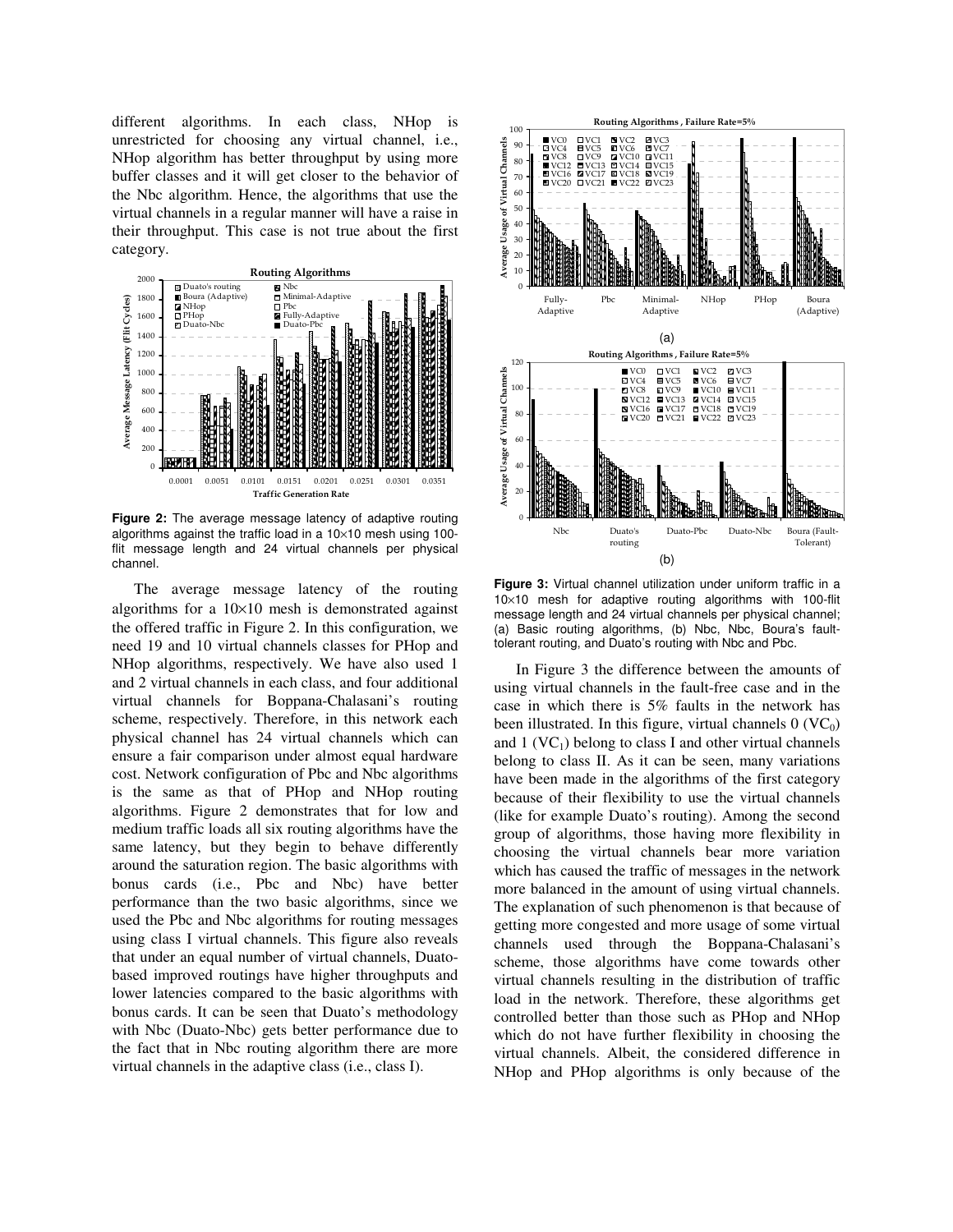Boppana-Chalasani's scheme using these virtual channels. As the figure demonstrates, however, the state of NHop is better than PHop. This problem is because of the virtual channels classification in buffer classes (2 virtual channels per each class) and the flexibility in choosing virtual channels. Furthermore, the Boppana-Chalasani's algorithm uses 4 additional virtual channels. This adaptivity in using virtual channel classes has caused less effect on the NHop comparing to the PHop using 19 virtual channel classes. The Minimal-Adaptive routing is not different from other adaptive algorithms in the type of choosing the shortest path, but it surely uses the selected path and it does not apply a specific supervision in the way of using virtual channels. The message latency and the throughput of this algorithm are heavily dependent on the number of used virtual channels. The Fully-Adaptive algorithm is similar to the Minimal-Adaptive, but it may provide additional path diversity that can be used to avoid congestion. It can lead to livelock unless measures are taken to guarantee progress. Fully-Adaptive routing may misroute messages when it finds that all the virtual channels to be visited in the shortest path are busy. One approach is to allow misrouting only a fixed number of times. Consequently, the number of the misroutes is limited and is set to 10 in the simulation.

#### **5.1 Performance study**

We have simulated a  $10\times10$  mesh with 5% and 10% of total faulty nodes in the network. In each case, we have randomly generated the required number of faulty nodes. To see the performance degradation with faults, we have also simulated the routing algorithms on a fault-free mesh. The simulation results reported in this section are for the mentioned above algorithms fortified with Boppana-Chalasani's routing scheme and the Boura's fault-tolerant routing algorithm. Comparative performance across different fault cases is in accordance with the fault sets used. Therefore, we simulated the routing algorithms for mentioned above fault cases. For each case, we have simulated 10 different fault sets for 100% traffic load. The values obtained from 10 different fault sets are averaged and shown in Figures 4 and 5. Two most important performance measures are message latency and network throughput. We use normalized throughput and normalized message latency as the performance metrics. The normalized throughput is equal to the number of messages received over the number of messages that can be transmitted at the maximum load [2]. The normalized throughput and the normalized message latency are plotted against percentage of faulty nodes in Figures 4 and 5 for uniform traffic using 100 flit messages and 24 virtual channels per physical channel.



**Figure 4:** Comparison between the throughput of routing algorithms against the traffic load for a  $10\times10$  mesh using 100-flit message length, 24 virtual channels per physical channel, and various fault cases 0%, 5%, and 10%.



**Figure 5:** The normalized message latency of routing algorithms in a  $10\times10$  mesh with 100-flit message length, 24 virtual channels per physical channel, and various fault cases 0%, 5%, and 10%.

For low traffic load, all ten algorithms have approximately the same latency. However, the six hopbased schemes and the other algorithms behave differently during and after saturation. The two algorithms achieved from store-and-forward switching, have similar throughputs with NHop being slightly better: NHop has better latency and throughput in saturation. In particular, NHop starts to saturate after 0.066 and PHop shows signs of saturation at about 0.045. The latencies of other algorithms rise abruptly at the point of saturation. Furthermore, the achieved throughputs of the three algorithms increase steadily. The NHop and Duato-Nbc algorithms achieve their peak throughputs of 0.389 and 0.363, respectively, at 100% traffic load, but the Nbc algorithm does not exhibit better performance than the Duato's algorithm.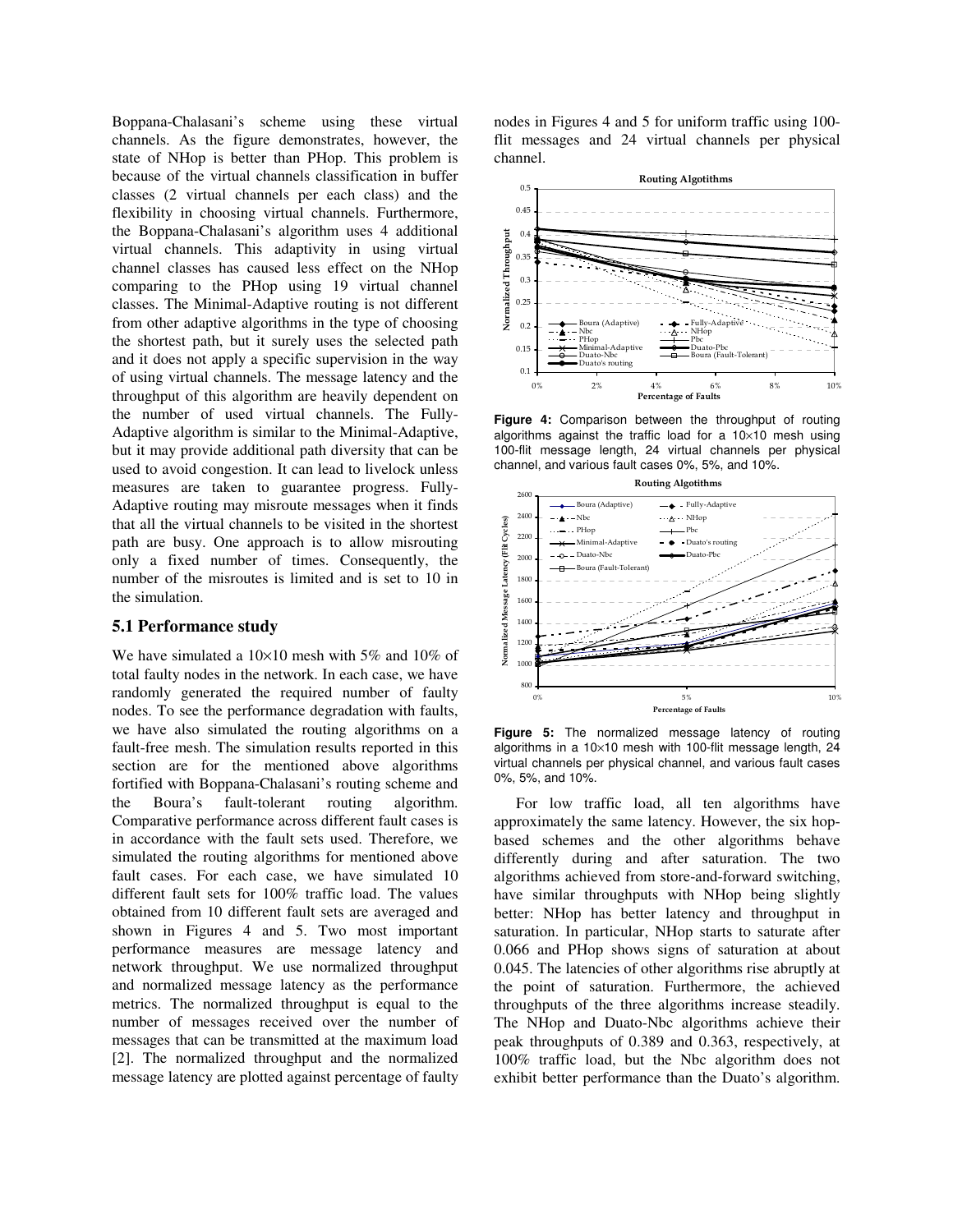The Pbc routing has higher peak throughput than the other routings, while the Fully-Adaptive has lower peak throughput and saturates more quickly. Another observation from figures is Duato's routing performs better than Minimal, Fully-Adaptive, and Boura's routing algorithms. Moreover, the fully adaptive hopbased schemes augmented with Duato's routing (i.e., Duato-Pbc, and Duato-Nbc) yield better throughput and message latency compared with the other algorithms for the conditions considered in this study. This could be due to the use of more virtual channels per physical channel in class II, balancing the traffic load on virtual channels. For instance, Duato-Pbc gives better throughput and also uses more virtual channels than any other algorithm.

# **5.2 Traffic analysis of routing algorithms around fault-rings**

In regular networks with uniform traffic, network resources are used evenly among all the nodes. However, in the presence of faults, traffic is jammed in some regions of network and creates bottlenecks. These local bottlenecks may degrade the overall performance of network especially in case of wormhole-switched networks. These bottlenecks may cause uneven power dissipation in networks-on-chip (NoCs) and make hotspots in some regions of the chip. It is, therefore, essential for a fault-tolerant routing algorithm to be equipped with a comprehensive traffic analysis. Unfortunately, it is a time consuming process and requires advanced tools to examine the traffic around fault regions. Therefore, many of researchers did not perform a detailed analysis of traffic around fault regions [1, 3-6, 8-10]. In this section, with an attempt to gain a deep understanding of traffic analysis issue on faulty networks, we investigate the traffic load distribution around fault-rings.

In Figure 6, distribution of the traffic load on the nodes placed on the f-rings is evaluated comparing to other nodes in the network. Three fault regions overlapping in a row are considered as a block fault region with height 3 and width 2, and two block fault regions with height and width 1. As depicted in this figure, performance degradation in the routing algorithms is mainly related to some bottlenecks in small areas of the network especially at the corners of fault rings. This can be explained as follows: The bottleneck in a corner of fault region could propagate traffic to neighbor nodes and increase the total network latency. The reason behind this behavior has a root in the nature of wormhole switching, which has a great potential to propagate effects of regional bottlenecks into the entire network. In the fault-free case, the traffic

load distribution for the nodes on the f-rings is equivalent with that of other nodes in the network. For this case, Pbc, Duato-Pbc, and Boura's fault-tolerant routing are very attractive, with peak traffic load 15.7%, 16.8%, and 17%, respectively. In the face of failures, however, in the algorithms which do not have specific supervision in using virtual, there is heavy competition between channels around each f-ring, making f-rings act like a hotspot. For example, the performance of PHop routing with peak traffic 61.85% is worse than other adaptive routing algorithms. This is due to the fact that, the faulty nodes do not have any effect in propagating the traffic to other nodes and they only increase the latency of messages in the network. In PHop and NHop algorithms using virtual channels with a specific rule, messages routed via these routings are unable to avoid f-rings when crossing along their shortest paths. This can lead to reduce the throughput and increasing the latency even for the normal messages waiting for the channels reserved by misrouted messages prior to misrouting. It can be explained as follows: In PHop and NHop routings, according to the state and location of a message along its journey path, especial virtual channels are used. Furthermore, in the Boppana-Chalasani's scheme 4 additional virtual channels are needed when two f-rings are overlapped. Hence, PHop has used 24 virtual channels in a 10×10 mesh with overlapping f-rings.



**Figure 6:** Traffic load distribution for routing algorithms around fault-rings in a 10×10 mesh using 100-flit message length, 24 virtual channels per physical channel, and various fault cases 0%, and 10%.

The Boppana-Chalasani's algorithm usually uses the first 4 virtual channels, while the PHop uses virtual channels according to the number of hops taken to reach the destination. Since the two algorithms cause congestion in using the virtual channels (in PHop the virtual channels of class 0 and in Boppana-Chalasani's routing the first 4 virtual channels), they will cause an overall congestion increasing traffic load on all the nodes in the network. Thus, the effects of hotspots